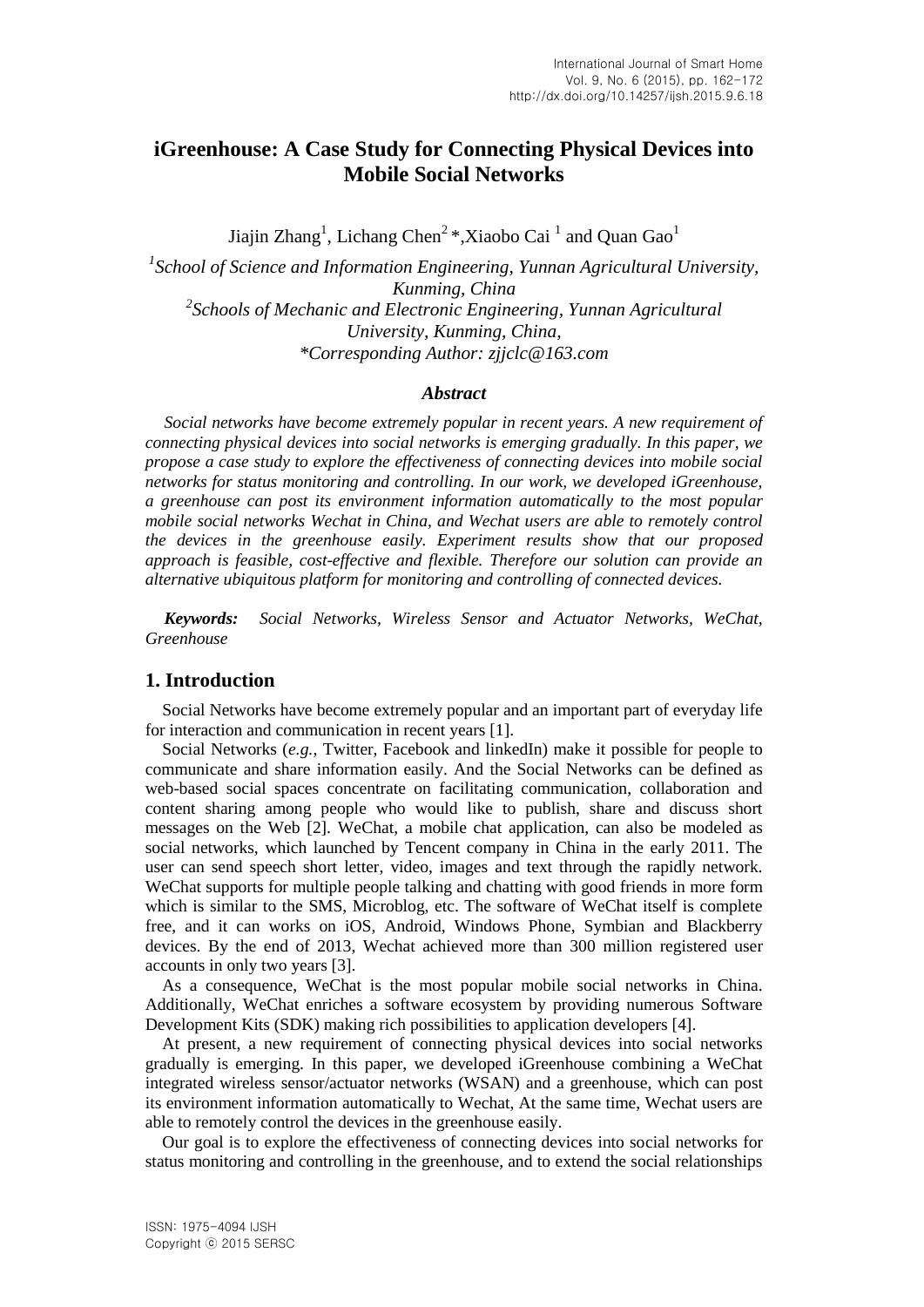between people to social relationships with their physical devices.

The rest of this paper is organized as follows. Section 2 presents an overview on related works. In Section 3, we introduce our proposed system architecture and implementation details and some experimental results are shown. Finally, Section 4 concludes the paper and presents the future work.

## **2. Related Works**

There are some works that use social Networks as a platform for sensor network systems. There into, paper [5] provides a framework to globally share locally measured sensory readings based on Twitter. SoMoS [6] proposed a platformindependent middleware to manage Wireless Sensor Networks by integrating Social Network Services like Twitter, Facebook. Reference [7] describes that Twitter can provide an "open" publish-subscribe infrastructure for sensors and smartphones, and also pave the way for ubiquitous crowd-sourced sensing and collaboration applications.

Paper [8] has exploited the functionality and the Web 2.0 technologies provided by Facebook to transform the interaction with the Smart Home into a shared, social experience. Moreover, according to [9], a water dispenser can posts its working status automatically to Sina Weibo microblogging in China, and interacts with human beings in this social network. Twitter and Facebook are generally employed in the previous mentioned systems. However, it is a pity that these social networks can not be accessed in Chinese mainland. In addition, the above mentioned systems require extra effort for development and deployment.

Furthermore, approaches described above lack initiatives that provide remote control mechanisms oriented to open platforms. In view of the above-mentioned considerations, this paper presents a proposal that will address these issues. Our scheme leverages existing social networks as simple context architecture, and benefits from the existing functionalities and resources in the network.

## **3. The Description of Proposed System**

## **3.1. Architecture of Proposed System**

Our proposed system encompasses the simple three-layer architecture, which consists of: (1) the sensing/actuating layer in short-range and local networks, which is devoted to the data acquisition and digital control; (2) the network layer, which is aimed at transferring data and control commands across different networks; and (3) the application layer, where applications are deployed together with the middleware functionalities. Figure 1 shows the overall system structure of our proposed system.

In our work, we assume that workflow is as follows. (i) WSAN nodes are able to sample the environment parameters (such as temperature, humidity, soil moisture and light) in a greenhouse on demand or periodically, and (ii) the sensing data are conveyed to a gateway employed an Android smartphone via Bluetooth v4.0 connections. (iii) The gateway side application automatically processes the sensing data stored in a local database. And the gateway performs more complex tasks such as capturing an image of the greenhouse with a smartphone camera and wireless communicating over WiFi or cellular networks. (iv) The processed result includes the sensory data and the greenhouse image which can be further uploaded to a remote Wechat-based user application deployed at a cloud infrastructure server through WiFi or cellular networks (GPRS/3G/4G) and shared with social networks WeChat users. Then, (v) human users who can monitor these messages provide a full state of the plant growing, which enable to meet most of the requirement of environmental data collection and event detections. According to the richness of the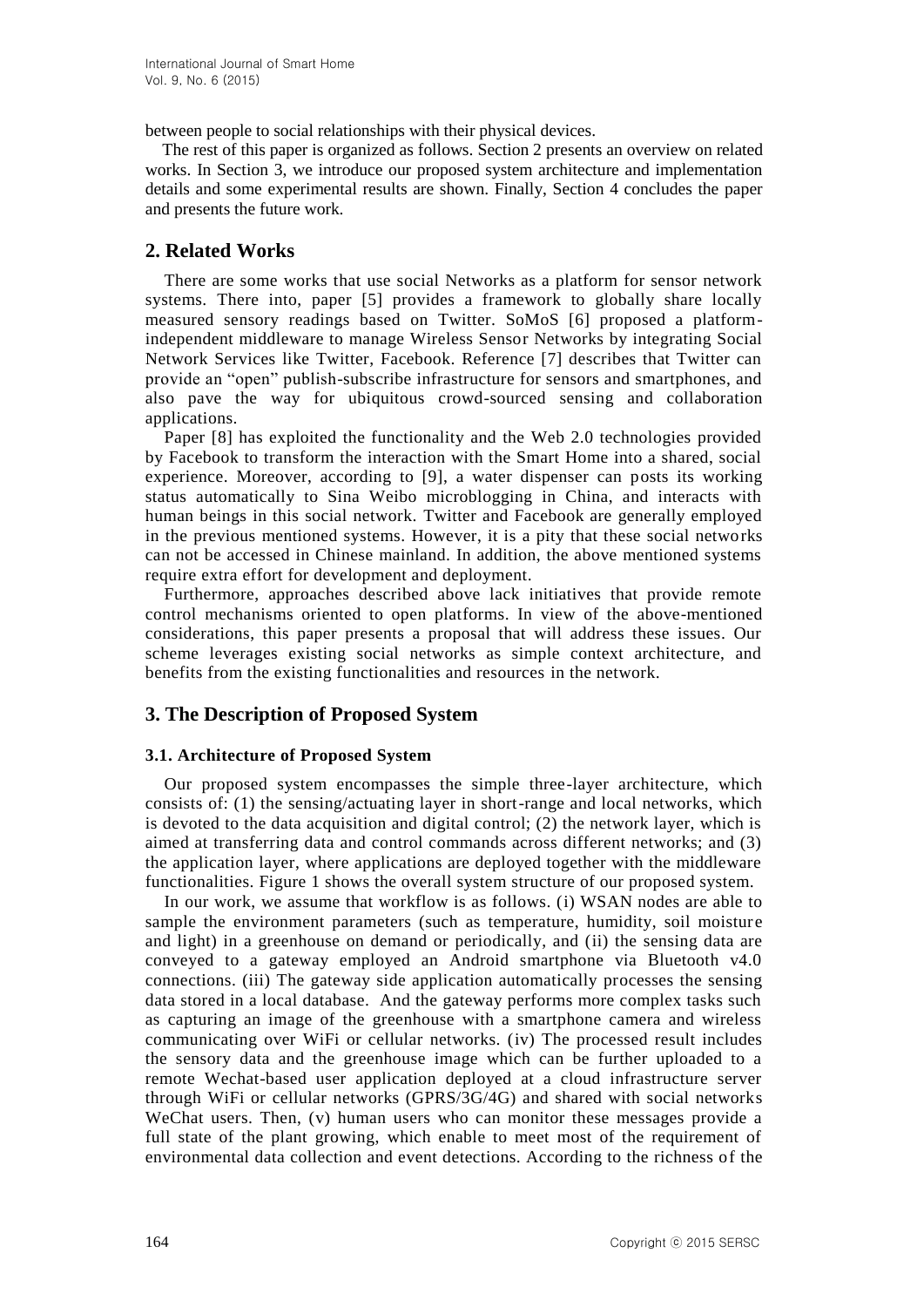data generated, human users can control their own WSAN nodes easily. Such as making a ventilator on or off. Here users only need a standard mobile Wechat client to send control commands and receive sensory information.



**Figure 1. Architecture of our Proposed System**

## **3.2. Wireless Sensor/Actuator Node**

Rapid advances in embedded system technologies offer researchers a variety of new and inexpensive solutions for a wireless sensor networks (WSN) performs sensing, monitoring, and collecting information.

In addition, the concept of open source hardware, freely providing hardware designs, software programs and development efforts, is accepted widely. In our proposed system, with ease of use, low cost, low energy and standardized components and programming language cited as reasons for choosing Bluno Arduino serves as a WSAN node.

Bluno Arduino integrates with a TI CC2540 Bluetooth v4.0 chip with the Arduino UNO development board [10]. It allows wireless communication via Bluetooth Low Energy (BLE). And, for easy interfacing with the sensing and controlling units, including temperature-humidity sensor and light sensor, relay and stepper motor, etc., Bluno Arduino board was used, since Bluno Arduino can provide a rich library for interfacing with the above modules that quickly allows us build high-level WSN's applications.

Meanwhile, in our experiment system, A Bluno Arduino WSAN node (Figure 2) is mainly composed of a Bluno Arduino microcontroller board. One DHT11 is lowcost digital temperature-humidity sensor, one soil moisture Sensor, one DFRobot BH1750 light intensity sensor (Figure 3), four relays and one ventilator, *etc*.



**Figure 2. Bluno Arduino Board**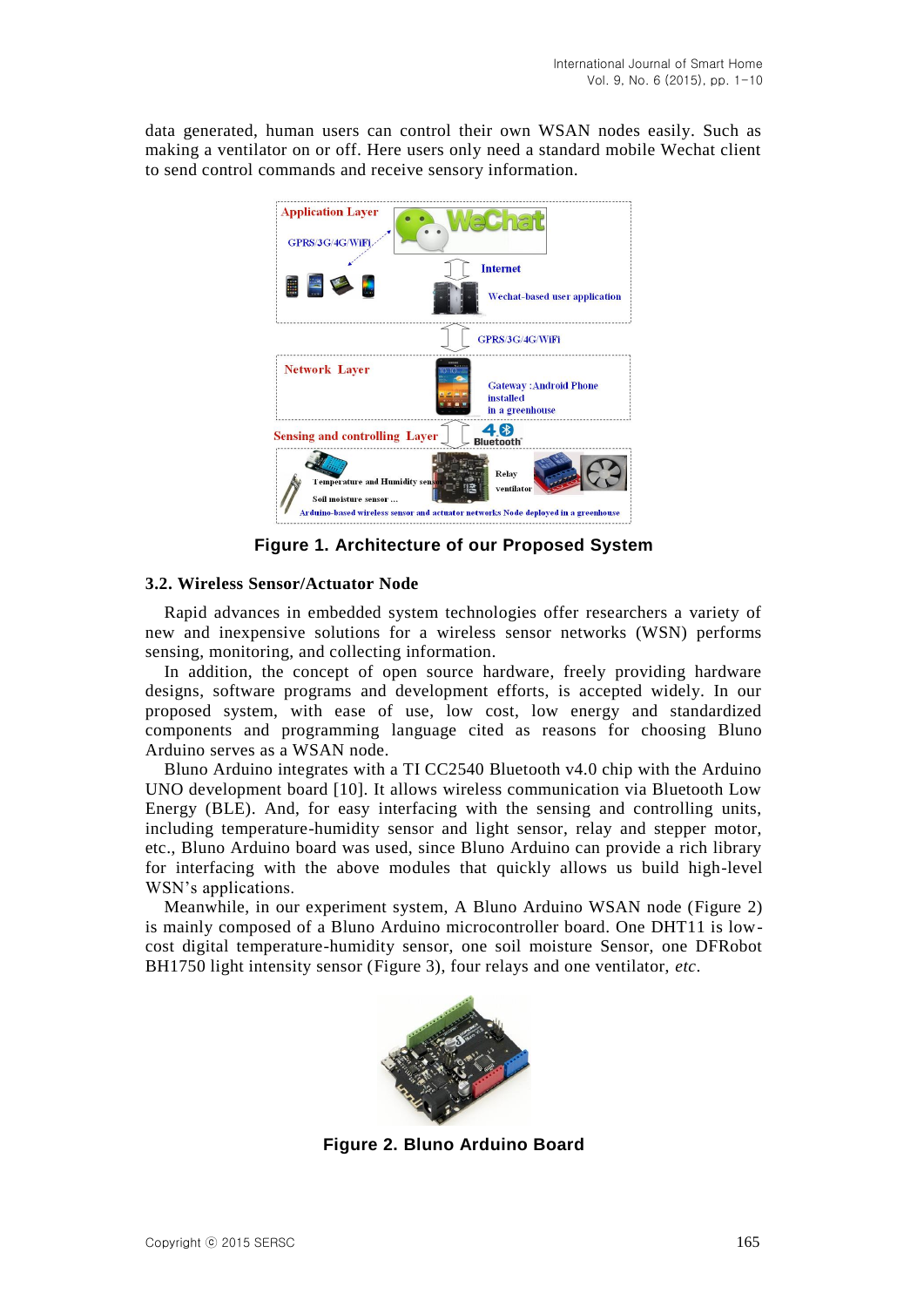

**Figure 3. (A) Temperature-Humidity Sensor (B) Soil Moisture Sensor and (C) Light Intensity Sensor**

#### **3.3. Gateway**

Compared with the traditional and dedicated gateways to bridge sensors and IP networks, Smartphone has significant advantages that make it a promising system platform, which include multiple short/long-distance network interfaces (*e.g.*, WiFi, Bluetooth and cellular network), various integrated sensors, abundant computation and storage resources, and user-friendly interface and development environment.

Moreover, currently the price of Android smartphones has been dropping drastically. These features make it possible to build plenty of embedded sensing and controlling applications based on inexpensive off-the-shelf smartphones.

As a consequence, a powerful mobile computing platform could be used as an alternative gateway of WSN infrastructure, which is ubiquitous and scalable.

In our system, a M1-3 Android smartphone is deployed as a gateway, which runs Android OS 4.4 on 2.2GHz CPU, 2GB DDR2 memory, Bluetooth v4.0 BLE and a 13 megapixel camera with auto focus. This gateway not only hosts the Internet Proxy, but also adds an image monitoring functionality and periodically or on demand transmits images of key location of the greenhouse.

#### **3.3. Bluetooth v4.0 Wireless Sensor/Actuator Networks**

In this work, we adopt Bluetooth v4.0 for communications between a gateway Android smartphone and the WSAN nodes.

Bluetooth Low Energy (BLE) a feature of Bluetooth v4.0 under the standard IEEE.802.15.1 within a short range (up to 50 meters) can only support peer to peer and star typology, and as a result can not establish a meshed network. The lowenergy feature of a Bluetooth v4.0 can provide a more power-efficient solution for monitoring applications than existing solutions that use Bluetooth 2.1, ZigBee or WiFi [11]. Moreover, it has an advantage of being directly compatible with smartphones and tablets, without requiring a dongle or a gateway. This makes possible a new generation of WSN that interact directly with the user.

As seen in Figure 4, the sensor reading periodically sent by the Bluno Arduino WSAN nodes to a gateway through a Bluetooth v4.0 networks, is composed of a header, ID of WSAN node, values measured and checksum.



**Figure 4. Format of Data Package**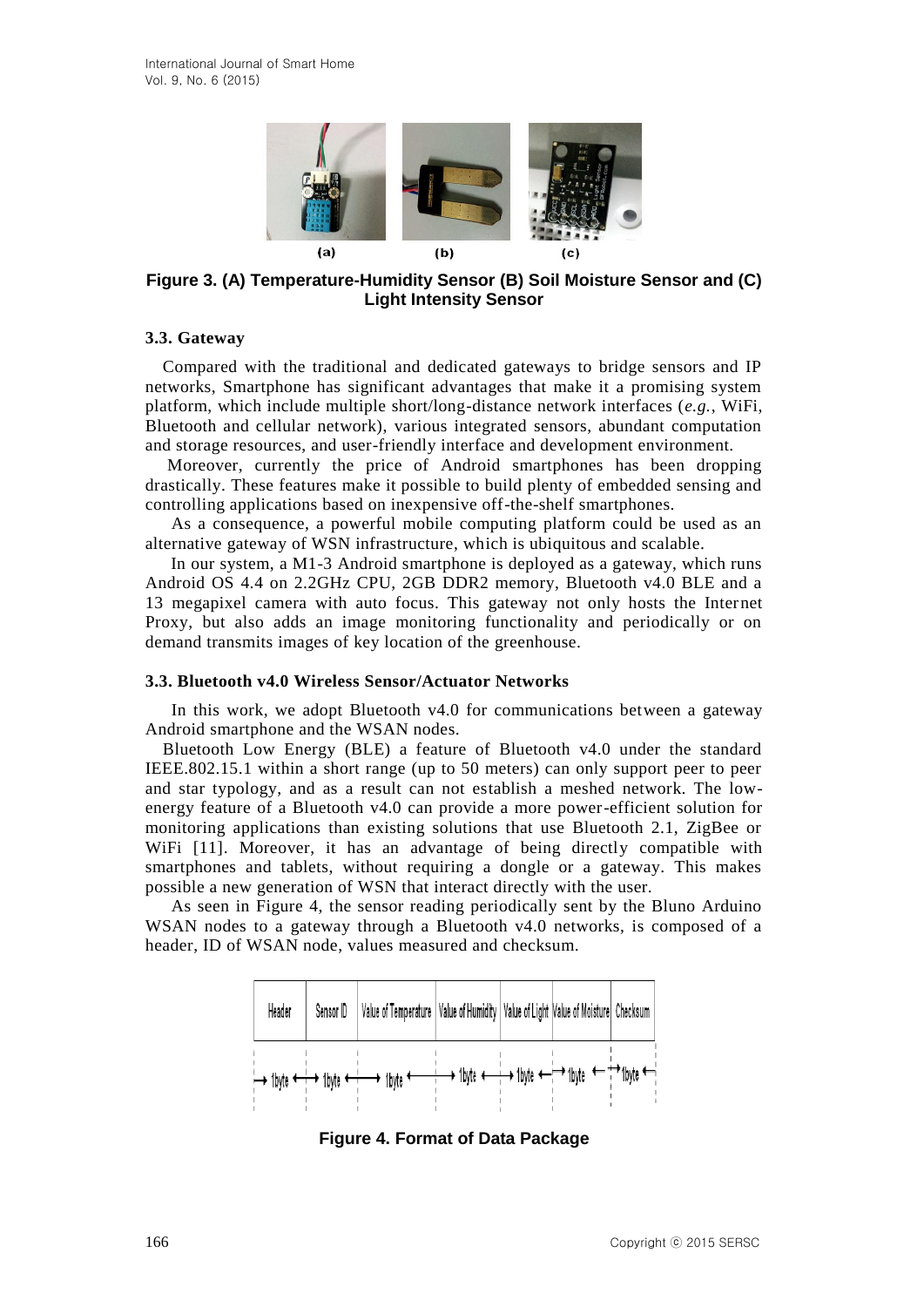#### **3.5. Gateway Side Application**

The WSAN nodes send their measurements to a gateway Android smartphone located at a greenhouse. Then the information is transmitted to WeChat and remote content management system via the gateway. As a result, a gateway side application is necessary. Figure 5 shows the relationship among components in our scheme.



**Figure 5. Block Diagram of Our Proposed System**

As described above, the data from Bluetooth v4.0 WSAN nodes is transferred to the gateway side application. Then we can capture an image of the greenhouse with a camera of gateway smartphone through a camera Application Programming Interface (API) in our work. Next, all data including sensor data and image information is stored into a SQLite database and processed. After that, the application periodically uploads the processed text and image to the remote Wechatbased user application via Android WeChat SDK. Finally, message is conveyed to WeChat using PHP WeChat SDK. Android WeChat SDK,a key prerequisite for the realization of the gateway side application, consists of three core features including: 1) Log in/out, 2) Take and Renew an access token,and 3)Post / Delete text and image. To use the Android SDK to assist the development, developers have to register as a "developer" in WeChat developer open platform and obtain the corresponding App\_ID and App\_secret to complete the guided registration [4].

Authentication is need before Android SDK works. This SDK provides a WeChat API, when the program is initiated, the following key steps needs to be executed in a gateway side application.

(i) Register to Wechat // "wx123456" is an APP\_ID permitted by Wechat // IWXAPI is a openapi interface provides the third party APP //interact with Wechat private static final string APP\_ID="wx123456" private IWXAPI api; private void regToWx() { // Through WXAPIFactory, archive a instantiation of IWXAPI api=WXAPIFactory.creatWXAPI(this,APP\_ID,true); // An APP\_ID is registered into Wechat api.registerAPP(APP\_ID); }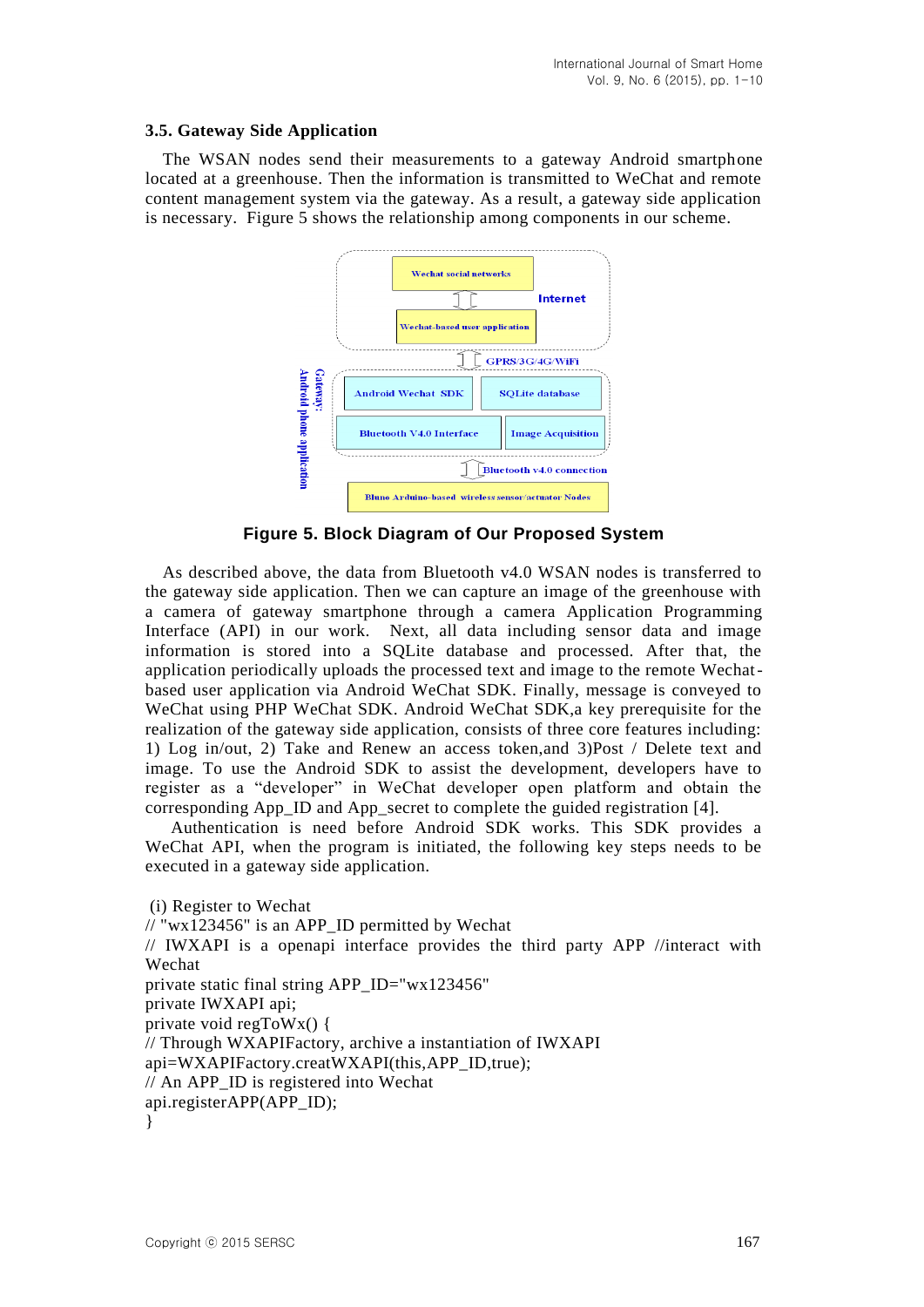(ii) Send a request to Wechat //An object of XTextObject is initiated  $WXTextObject textObj = new WXTextObject();$  $text{let} = text;$ // An object of WXMediaMessage is initiated by WXTextObject WXMediaMessage msg = new WXMediaMessage();  $msg$ .mediaObject = textObj; //Send a text message  $msg.description = text;$ // Construct a Req SendMessageToWX.Req req = new SendMessageToWX.Req(); //The filed transaction is uniquely identified a request req.transaction =string.valueof(system.currenttimeMillis()); req.message  $=$  msg; // Send data to Wechat using api api.sendReq(req);

```
(iii) Receive a message from Wechat
//Add a WXEntryActivity classin the file Android Manifest
<activity
android:name=".wxapi.WXEntryActivity"
android:lable="@string/app_name"
android:exported="true"/>
```
…………

After logging into WeChat, the gateway side application is allowed to get an access token by using App secret. When the expiration of the access token occurs, this application renews the access token every five minutes.

The flow chart of the application is illustrated in figure 6.WSAN nodes sample the data every five minutes. After receiving all the data, the application posts sensor data and image every five minutes.



**Figure 6. Flowchart of The Gateway Side Application**

#### **3.6. Results of the Case Study**

To validate the concept of the proposed system, the developed system is tested by installing the environment condition sensing units and setting up a Bluetooth v4.0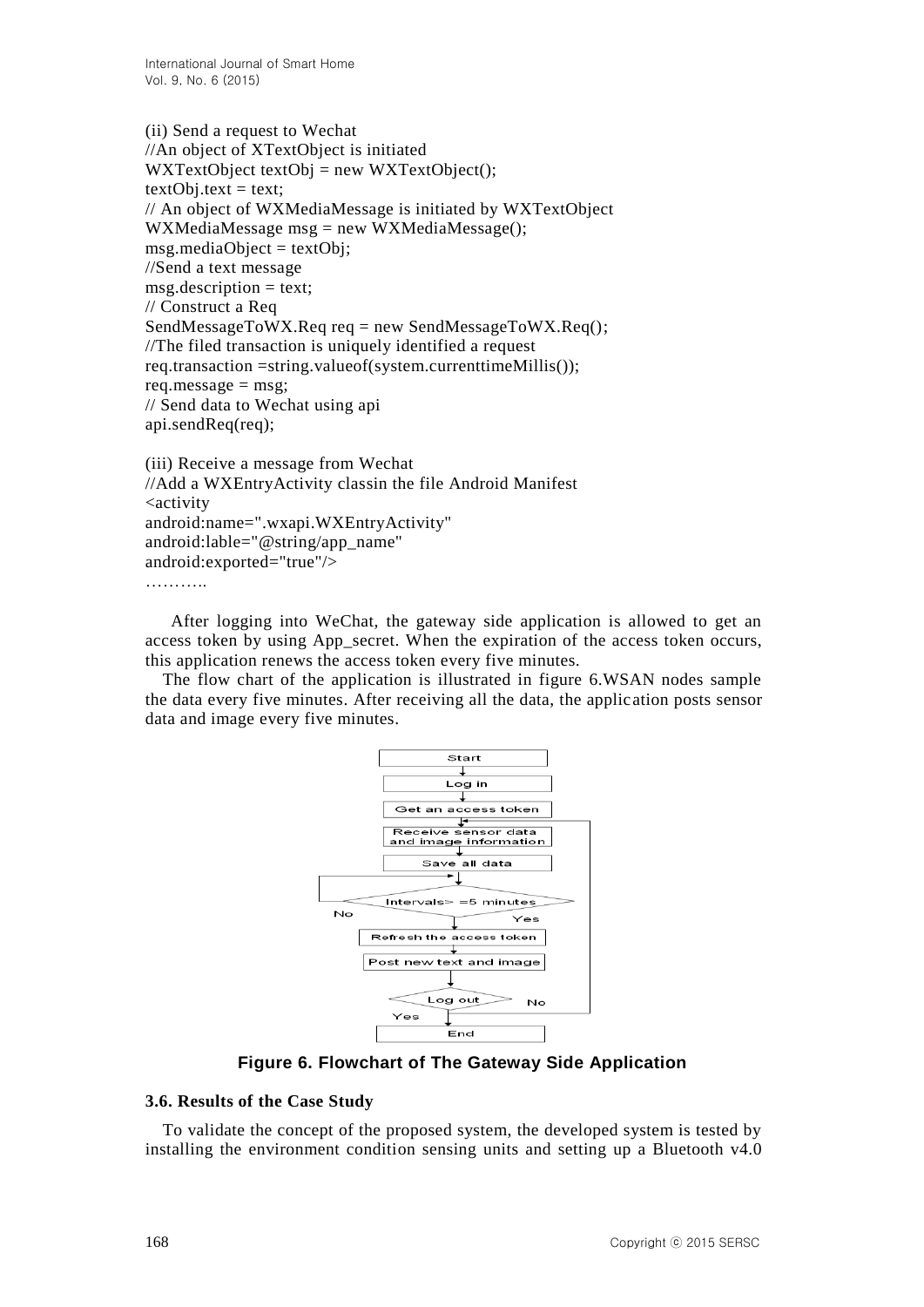networks in a greenhouse located at Yunnan Agricultural University, which is deployed as shown in Figure 7.



**Figure 7. Testbed of Bluno Arduino WSAN Node in Greenhouse**

Figure 8 illustrates practical results in a gateway Android smartphone. Here, the conditions in the greenhouse were measured at 22.5°C, 36% air relative humidity, 54% soil moisture and 163 Lux light intensity.



## **Figure 8. Environment Information of a Greenhouse from a Gateway Android Smartphone**

Figure 9 depicts that posted message from a remote greenhouse are revealed on WeChat mobile client.



**Figure 9. Posted Text and Image in Wechat Client of Android Smartphone**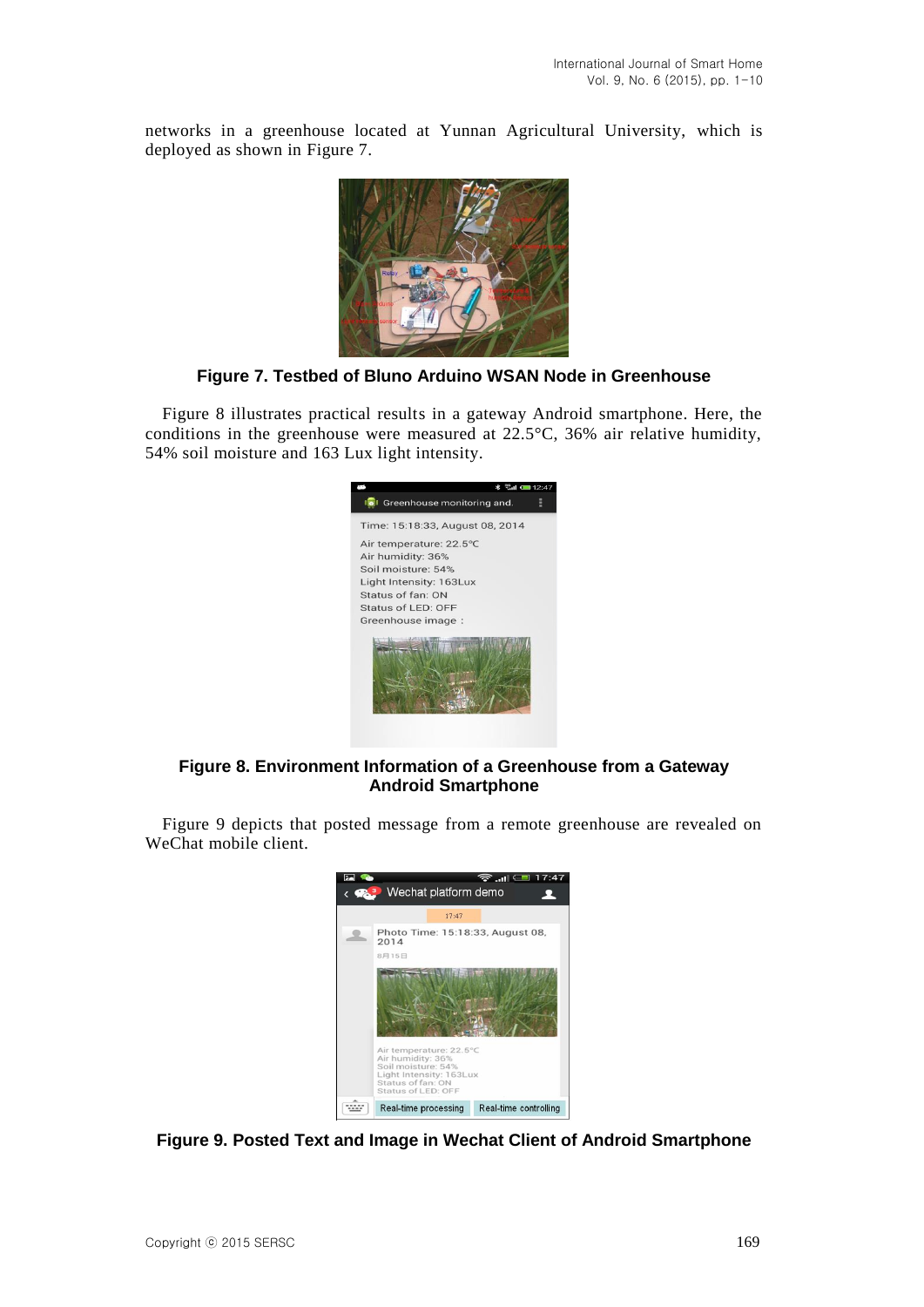Based on WeChat open platform, we developed an application deployed at a cloud infrastructure server using PHP program language, PHP Wechat interface SDK, Mysql database and Apache server. This application provides rich control functionalities mainly contain real time sensory data acquisition, image capture, auto/manual control option and ventilator on/off in the greenhouse.

Our Wechat-based user application menus are shown in Figure 10.



#### **Figure 10. User Application Menus in Wechat Client of Android Smartphone**

#### **3.7 Comparison between the Previous Solutions and Our Scheme**

Compared with the previous schemes mentioned earlier, there are some advantages in our proposed approach based on Wechat. The comparison of these systems is described as Table 1.

| Items                            | Our work  | The previous solutions |
|----------------------------------|-----------|------------------------|
| Ease of software development and | Very good | Medium                 |
| hardware design                  |           |                        |
| <b>Openness</b>                  | Very good | Medium                 |
| Remote control mechanism         | Good      | None                   |
| Cost-benefit ratio               | Very good | Medium                 |

**Table 1. Comparison of Two Different Systems**

Besides, WeChat uses the OAuth2.0 authentication mechanism [12] for Wechat user authorization to complete the login process. Hence, this frees developer from writing OAuth application logic, and our method can reduce the overall system design complexity.

## **4. Conclusions**

In this paper, utilizing WeChat social networks-based WSAN platform, we developed iGreenhouse as case study to verify the effectiveness of connecting physical devices into WeChat social networks for status monitoring and controlling in the greenhouse.

Moreover, Experimental result indicates our social networks based approach not only reduces the cost of development and deployment, but also benefits from existing interfaces and user behaviors in social networks. And our proposed solution can provide an alternative common environment for the interaction between human being and physical world.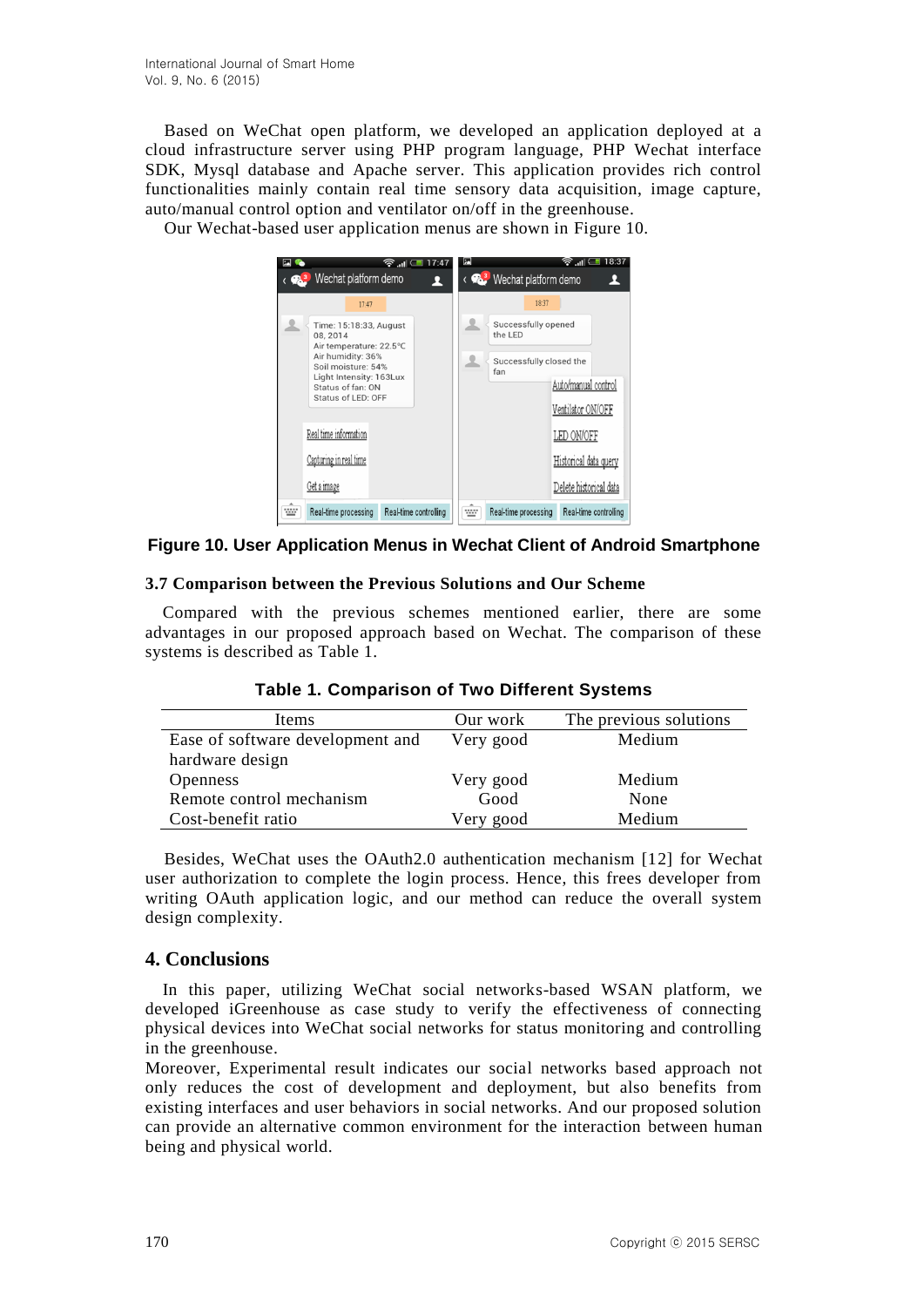About the future work, we will intend to incorporate more advanced technology and develop a more reliable actuator networks to promptly react to changes of ambient parameters (*e.g.*, CH4, CO2), and we may leverage the more usage of existing social networks in the precision agriculture.

#### **Acknowledgements**

This study was supported by an Academic Research Fund of Yunnan Agricultural University in 2014(YNAU14P1566).

#### **References**

- [1] D. Zeng, S. Guo, and Z. Cheng, "The web of things, A survey", Journal of Communications, vol. 6. no. 6, **(2011)**, pp. 424-438.
- [2] D. M. Boyd and N. B. Ellison, "Social network sites", definition, history, and scholarship, Comput-Mediat Comm, vol. 13, no. 1, **(2007)**, 210-230.
- [3] Weixin .[Online]. Available: http://weixin.qq.com.
- [4] Wechat open platform.[Online]. Available: https://open.weixin.qq.com.
- [5] M. Baqer and A. Kamal, "S-sensors, Integrating physical world inputs with social networks using wireless sensor networks," in Intelligent Sensors, Sensor Networks and Information Processing (ISSNIP), 2009 5th International Conference on, **(2009)** December, pp. 213-218.
- [6] B. He, M. Iwai, J. Chen, H. Chen and K. Sezaki, "SoMoS, an Interactive Social Network Service-Enabled Middleware for Wireless Sensor Networks", In IEEE INSS2011, the 8th International Conference on Networked Sensing Systems, pp. 108-123.
- [7] M. Demirbas, M. A. Bayir, C. G. Akcora, Y. S. Yilmaz and H. Ferhatosmanoglu, "A World of Wireless, Mobile and Multimedia Networks" Crowd-sourced Sensing and Collaboration using Twitter, Proceedings of the IEEE International Symposium on (WoWMoM), Montreal, **(2010)** June, Canada.
- [8] A. Kamilaris and A. Pitsillides, "Social networking of the Smart Home", In IEEE 21st International Symposium on Personal Indoor and Mobile Radio Communications (PIMRC 2010), **(2010)** September.
- [9] L. Chen, Y. Li, Z. Zheng, L. Zhang, D. He, X. Li, S. Zhao and S. Li, G. Pan, "WaterLady, A Case Study for Connecting Physical Devices into Social Networks", International Workshop on Green and Pervasive Software (GreenPS 2012), in conjunction with UIC 2012, Fukuoka, Japan, **(2012)** September 04-07.
- [10] Arduino.[Online] .Available:http://arduino.cc.
- [11] Bluetooth low energy.[Online] .Available: http://en.wikipedia.org/wiki/Bluetooth\_low\_energy.
- [12] OAuth2.0.[Online].Available:http://oauth.net.

#### **Author**



**Jiajin Zhang**, M.S. degrees in computer science ,Lecturer in School of Science and Information Engineering, Yunnan Agricultural University Scientific interest: the internet of things, embedded system, pervasive computing, cyber-physical system, Bioinformatics.